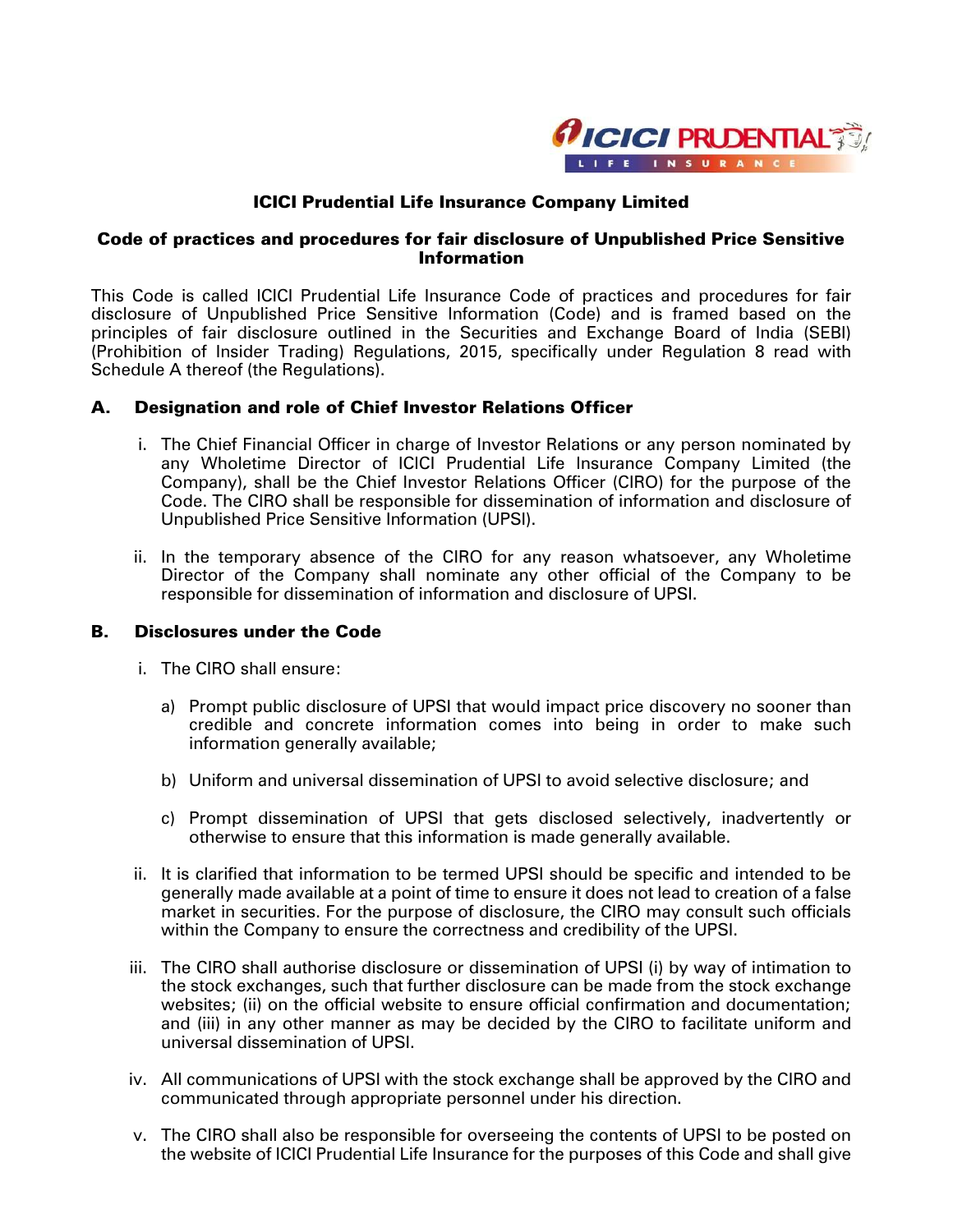appropriate directions for the publication of the same. No other person shall be authorised to post any UPSI in the absence of any directions from the CIRO.

vi. To facilitate timely disclosure of UPSI, all employees, designated persons or insiders will be required to communicate any UPSI to the CIRO as soon as credible and concrete information comes into being.

## C. General obligation of preserving UPSI

All employees, directors and insiders of ICICI Prudential Life Insurance are required to ensure that handling of all UPSI, including onward communication, is done on a need-to-know basis and in line with any other applicable codes, policies and procedures of ICICI Prudential Life Insurance, including, specifically, this Code and the Insider Trading Code.

#### D. Information Shared with Specific Persons

- i. Employees, directors and insiders shall ensure that any information shared with analysts and research personnel is not UPSI and is generally available.
- ii. The CIRO shall also develop best practices to make transcripts or records of proceedings of meetings with analysts and other investor relations conferences on the official website to ensure official confirmation and documentation of disclosures made.

#### E. Market Rumours

The CIRO shall ensure that appropriate and fair responses are provided to queries on news reports and requests for verification of market rumours by Regulatory Authorities.

#### F. Determination of "Legitimate Purpose" in relation to communication of UPSI

- i. "Legitimate purpose" shall include sharing of UPSI in the ordinary course of business by an insider with partners, collaborators, lenders, customers, suppliers, merchant bankers, legal advisors, auditors, insolvency professionals, advisors, consultants including business and/or area specific consultants, investigators, media or advertising agencies, professional(s) or professional entities, researchers and/or analysts, provided that such sharing has not been carried out to evade or circumvent the prohibitions of the Regulations
- ii. For determining 'legitimate purpose', the following factors shall be taken into consideration:
	- a. The relationship, if any, between the insider and the recipient of any UPSI or whether any other circumstances resulting or likely to result in conflict of interest subsist at the time of disclosure;
	- b. Whether the disclosure regarding the information submitted under statutory requirement or under legal obligation is made in good faith;
	- c. Whether such disclosure is customary in the ordinary course of the business of the Company, and is consistent with its past practice; or
	- d. Any other factor, which may be deemed appropriate in the view of the Managing Director & CEO of the Company for the purposes of the Regulations or any other person duly authorised by the Managing Director & CEO of the Company.